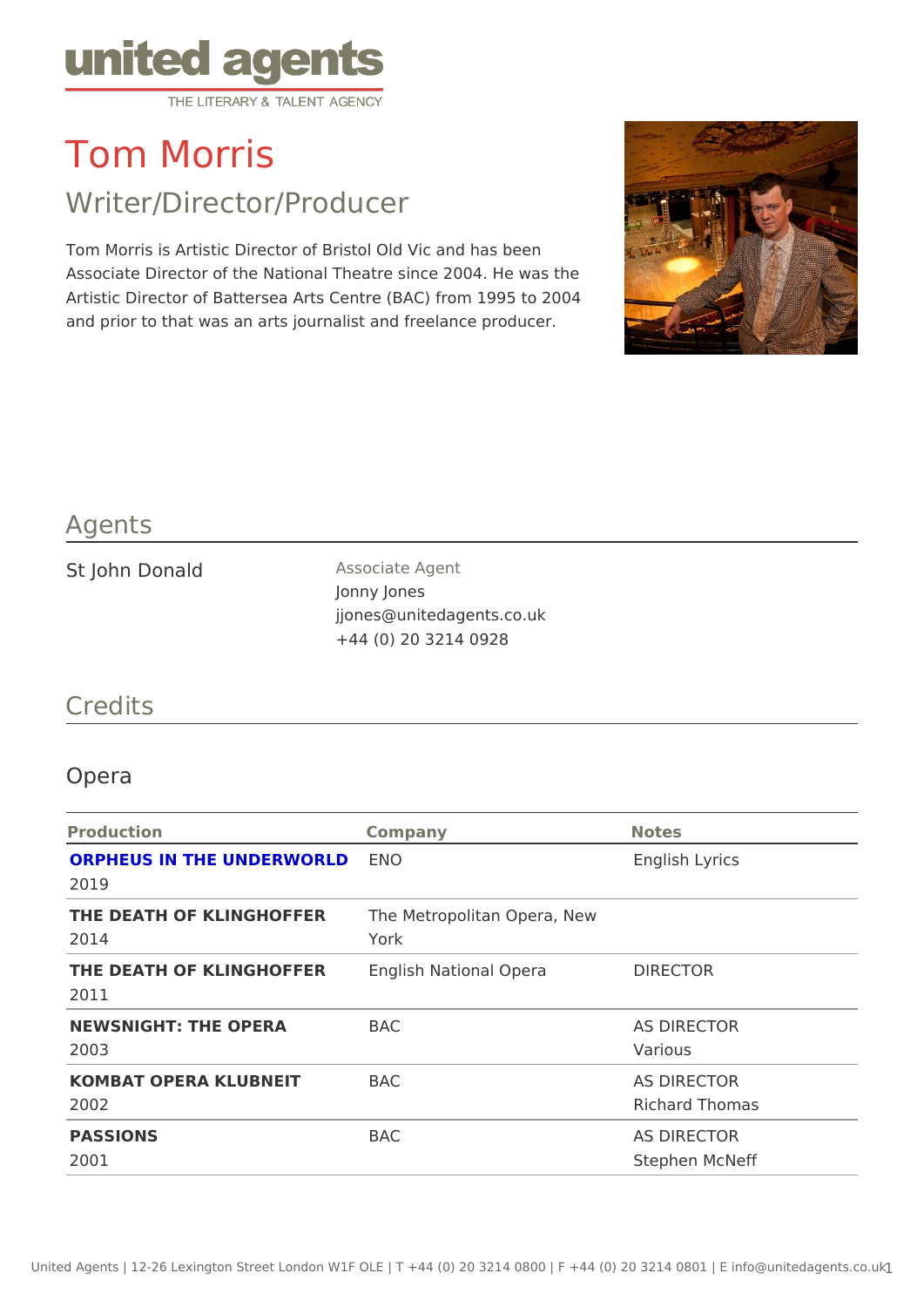| <b>Production</b>                        | <b>Company</b>  | <b>Notes</b>                                        |
|------------------------------------------|-----------------|-----------------------------------------------------|
| <b>JERRY SPRINGER: THE OPERA</b><br>2001 | BAC.            | AS PRODUCER<br><b>Richard Thomas and Stu</b><br>Lee |
| <b>BAC OPERA</b>                         | BAC 1996 - 2003 | AS PRODUCER<br>Various                              |

**Other** 

| <b>Production</b>    | Company         | <b>Notes</b>                                                       |
|----------------------|-----------------|--------------------------------------------------------------------|
| <b>BRISTOL PROMS</b> | Bristol Old Vic | Festival of world class music and integrated digital<br>technology |

#### **Theatre**

| <b>Production</b>                                          | <b>Company</b>                            | <b>Notes</b>                                                                                                                      |
|------------------------------------------------------------|-------------------------------------------|-----------------------------------------------------------------------------------------------------------------------------------|
| <b>TOUCHING THE VOID</b><br>2018                           | Bristol Old Vic/Duke of<br>York's Theatre | <b>AS DIRECTOR</b>                                                                                                                |
| <b>THE GRINNING MAN</b><br>2018                            | <b>Trafalgar Studios</b>                  | <b>AS DIRECTOR</b>                                                                                                                |
| <b>WAR HORSE</b><br>2017                                   | Bristol Old Vic, Bristol                  | AS DIRECTOR AS PRODUCER Written by Nick<br>Stafford Based on the novel by Michael<br>Morpurgo (Co-directed with Marianne Elliott) |
| <b>KING LEAR</b><br>2016                                   | Bristol Old Vic, Bristol                  | AS DIRECTOR by William Shakespeare                                                                                                |
| <b>THE GRINNING MAN</b><br>2016                            | Bristol Old Vic, Bristol                  | <b>AS DIRECTOR</b>                                                                                                                |
| THE CRUCIBLE<br>2015                                       | Bristol Old Vic, Bristol                  | AS DIRECTOR by Arthur Miller                                                                                                      |
| <b>WORLD CUP FINAL 1966</b> Bristol Old Vic<br>2014        |                                           |                                                                                                                                   |
| <b>SWALLOWS AND</b><br><b>AMAZONS</b><br>2010              | <b>Bristol Old Vic</b>                    |                                                                                                                                   |
| <b>JULIET AND HER ROMEO</b> Bristol Old Vic<br>2010        |                                           |                                                                                                                                   |
| <b>DOES MY SOCIETY</b><br><b>LOOK BIG IN THIS?</b><br>2012 | <b>Bristol Old Vic</b>                    |                                                                                                                                   |
| <b>EVERY GOOD BOY</b><br><b>DESERVES FAVOUR</b><br>2010    | NT Olivier                                | co-directed with Felix Barrett<br>By Sir Tom Stoppard                                                                             |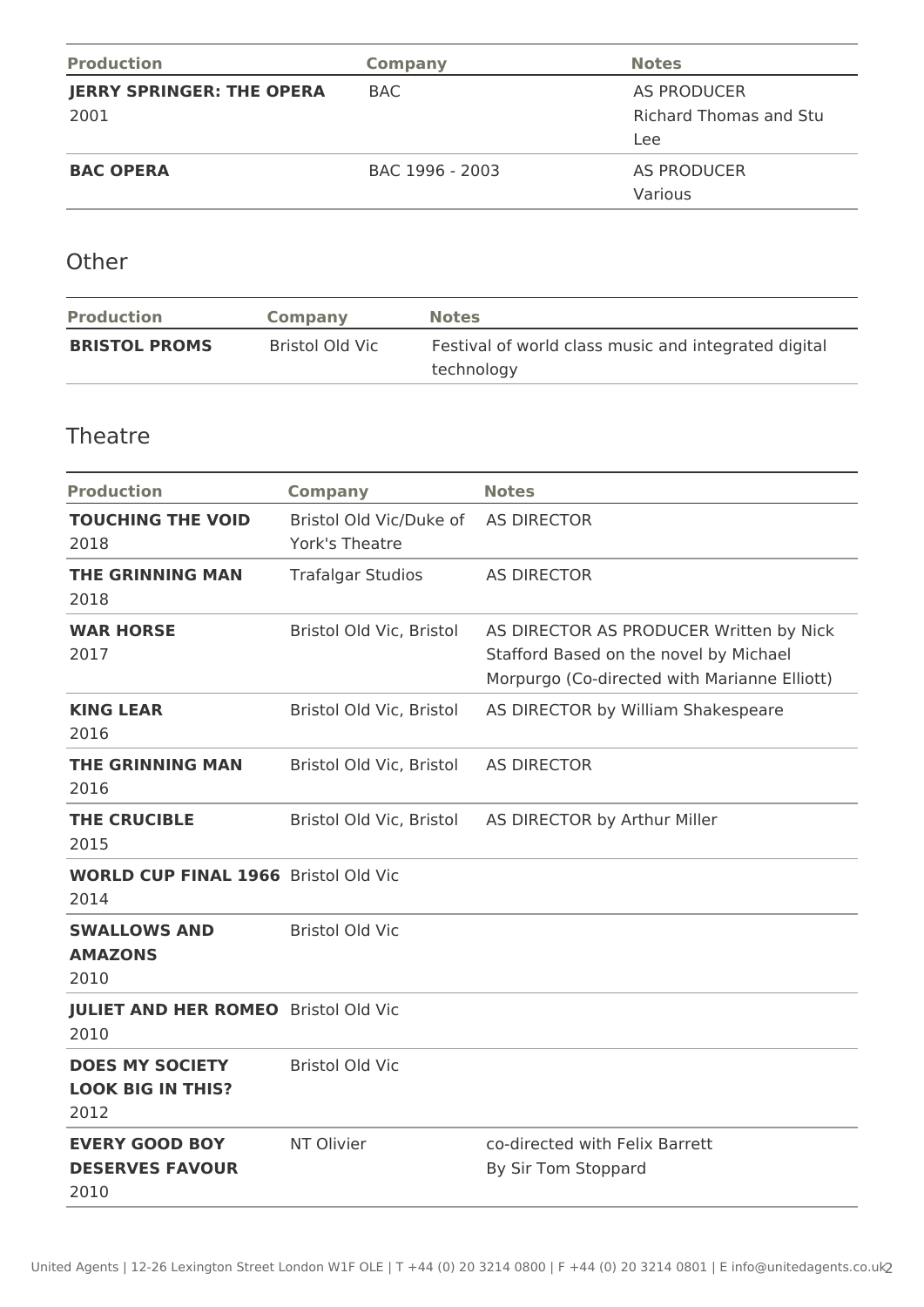| <b>Production</b>                                         | <b>Company</b>                       | <b>Notes</b>                                                                                                                                          |
|-----------------------------------------------------------|--------------------------------------|-------------------------------------------------------------------------------------------------------------------------------------------------------|
| <b>WAR HORSE</b><br>2007                                  | NT Olivier                           | <b>AS DIRECTOR</b><br><b>AS PRODUCER</b><br>Written by Nick Stafford<br>Based on the novel by Michael Morpurgo<br>(Co-directed with Marianne Elliott) |
| <b>WARHORSE</b><br>2007                                   | National Theatre,<br>Olivier         | <b>AS PRODUCER</b><br>Stafford / Morpurgo                                                                                                             |
| <b>A MATTER OF LIFE AND</b><br><b>DEATH</b><br>2007       | <b>National Theatre</b><br>(Olivier) | AS WRITER / ADAPTOR<br>With Emma Rice                                                                                                                 |
| <b>MATTERS OF LIFE AND</b><br><b>DEATH SEASON</b><br>2000 | <b>BAC</b>                           | <b>AS PRODUCER</b><br>Various                                                                                                                         |
| <b>NIGHTS AT THE CIRCUS</b> Lyric, Hammersmith<br>2006    |                                      | AS WRITER / ADAPTOR<br>With Emma Rice                                                                                                                 |
| <b>DISEMBODIED</b><br>2005                                | National tour                        | AS WRITER / ADAPTOR<br><b>With David Glass</b>                                                                                                        |
| <b>CORAM BOY</b><br>2005                                  | National Theatre,<br>Olivier         | <b>AS PRODUCER</b><br>Edmundson / Gavin                                                                                                               |
| <b>DISEMBODIED</b><br>2005                                | <b>BAC &amp; tour</b>                | <b>AS DIRECTOR</b><br>Tom Morris/ David Glass                                                                                                         |
| <b>OOGLY BOOGLY</b><br>2004                               | tour                                 | <b>AS DIRECTOR</b><br>Tom Morris/Guy Dartnell                                                                                                         |
| THE WORLD CUP FINAL<br>1966<br>2004                       | <b>BAC</b> and tour                  | AS WRITER / ADAPTOR<br><b>AS PRODUCER</b><br>With Carl Heap                                                                                           |
| THE WOODEN FROCK<br>2004                                  | Kneehigh Theatre                     | AS WRITER / ADAPTOR<br><b>AS PRODUCER</b><br>With Emma Rice                                                                                           |
| <b>JASON AND THE</b><br><b>ARGONAUTS</b><br>2003          | <b>BAC</b>                           | AS WRITER / ADAPTOR<br>With Carl Heap                                                                                                                 |
| <b>BEN-HUR</b><br>2002                                    | <b>BAC</b>                           | AS WRITER / ADAPTOR<br><b>AS PRODUCER</b><br>With Carl Heap                                                                                           |
| <b>HOME</b><br>2002                                       | <b>BAC</b>                           | <b>AS DIRECTOR</b><br><b>Helen Chadwick</b>                                                                                                           |
| <b>UNSUNG</b><br>2000                                     | <b>BAC &amp; tour</b>                | <b>AS DIRECTOR</b><br><b>Guy Dartnell</b>                                                                                                             |
| <b>MACBETH</b><br>1999                                    | <b>BAC</b>                           | <b>AS DIRECTOR</b><br>Shakespeare                                                                                                                     |